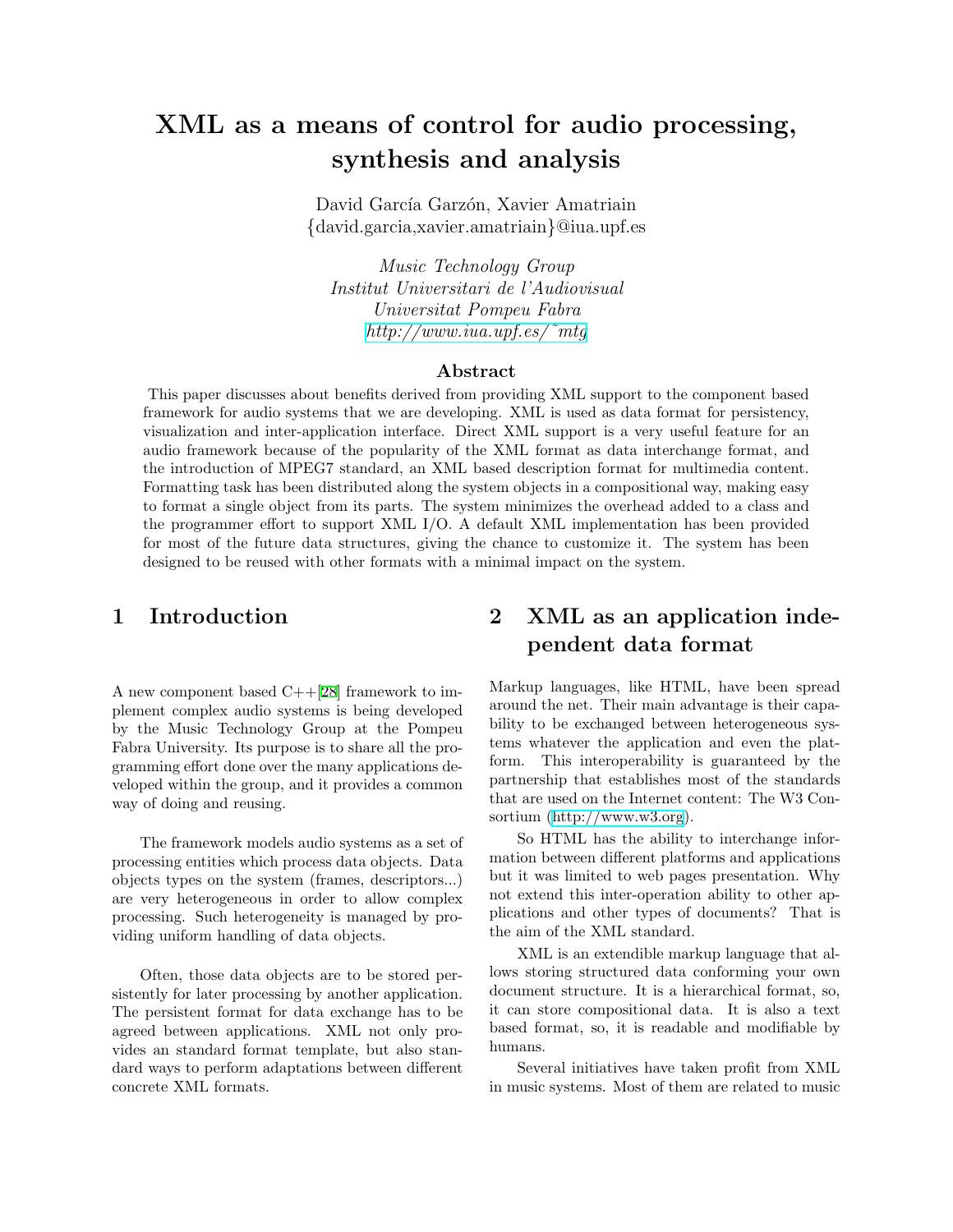notation[[19,](#page-5-0) [11](#page-5-1), [27,](#page-6-1) [23,](#page-6-2) [29](#page-6-3)], music generation[[26,](#page-6-4) [5\]](#page-5-2), multimedia synchronization [\[6](#page-5-3), [7,](#page-5-4) [23](#page-6-2)] and multimedia databases[[24\]](#page-6-5).

## 3 How does an XML document look like

As an example, you can take a look to the following XML document:

```
<?xml version='1.0' encoding='ISO-8859-1' ?>
<mainElement>
  <subelement1 attribute1="attribute value">
    plain content here
    <subsubelement>
      plain content
    </subsubelement>
    plain content here
  </subelement1>
  <subelement2 attribute2="attribute value">
    <subsubelement>
       plain content
    </subsubelement>
    <subsubelement>
       plain content
    </subsubelement>
    <subsubelement>
       plain content
    </subsubelement>
  </subelement2>
  <emptyelement attribute="foo" />
</mainElement>
```
Excluding the first line which is the XML document identifier, you can see the three main kinds of objects in an XML document: Elements, attributes and plain text content.

XML elements are the main hierarchical organizers. They start with an opening tag (the element name between angles) and they end with a closing tag (like the opening tag but having a slash before the name).

#### <ElementName>

#### </ElementName>

...

An element can contain others elements and plain text content between the opening and closing tags.

<ElementName>

plain content <ASubElement>

## sub element content </ASubElement>

#### </ElementName>

An element can also contain attributes inside the opening tag. XML attributes have a name and a value. Attribute names cannot be repeated inside a single element while element names can.

#### <ElementName attributeName="value" />

The slash at the end of the previous tag is a shortcut for closing elements when there is neither plain text content nor sub-elements but only attributes.

You can take a look to the XML specification [\[10](#page-5-5)] for a more formal definition of the XML format.

XML is just a format template. You can represent the same information in many possible XML formats. So, storing XML, by itself, does not guarantee interconnection. Fortunately, there is an standard, XSLT[[13\]](#page-5-6), that describes the way to performs translations between two different XML formats. XSLT is very useful to fit XML based interfaces.

Being XML a template for other formats, concrete XML formats must be specified. Two standards are defined by the W3 Consortium in order to specify concrete XML formats: One deprecated specification language is Document Type Definitions (DTD). Lately, DTD has been superseded by the more versatile XML-Schema[[16\]](#page-5-7). XML Schema allows to define XML data objects in a constructive way.

## 4 Implementation

#### 4.1 Goals

The goals for the XML support for the framework can be summarized on the following ones:

- Provide XML support for new system objects with a minimum programmer effort.
- Allow quick automatic ways to make XML able classes
- Give mechanisms to customize XML representation to a different one that the automatically offered
- Allow the Integration of other formats (SDIFF, tagged text...)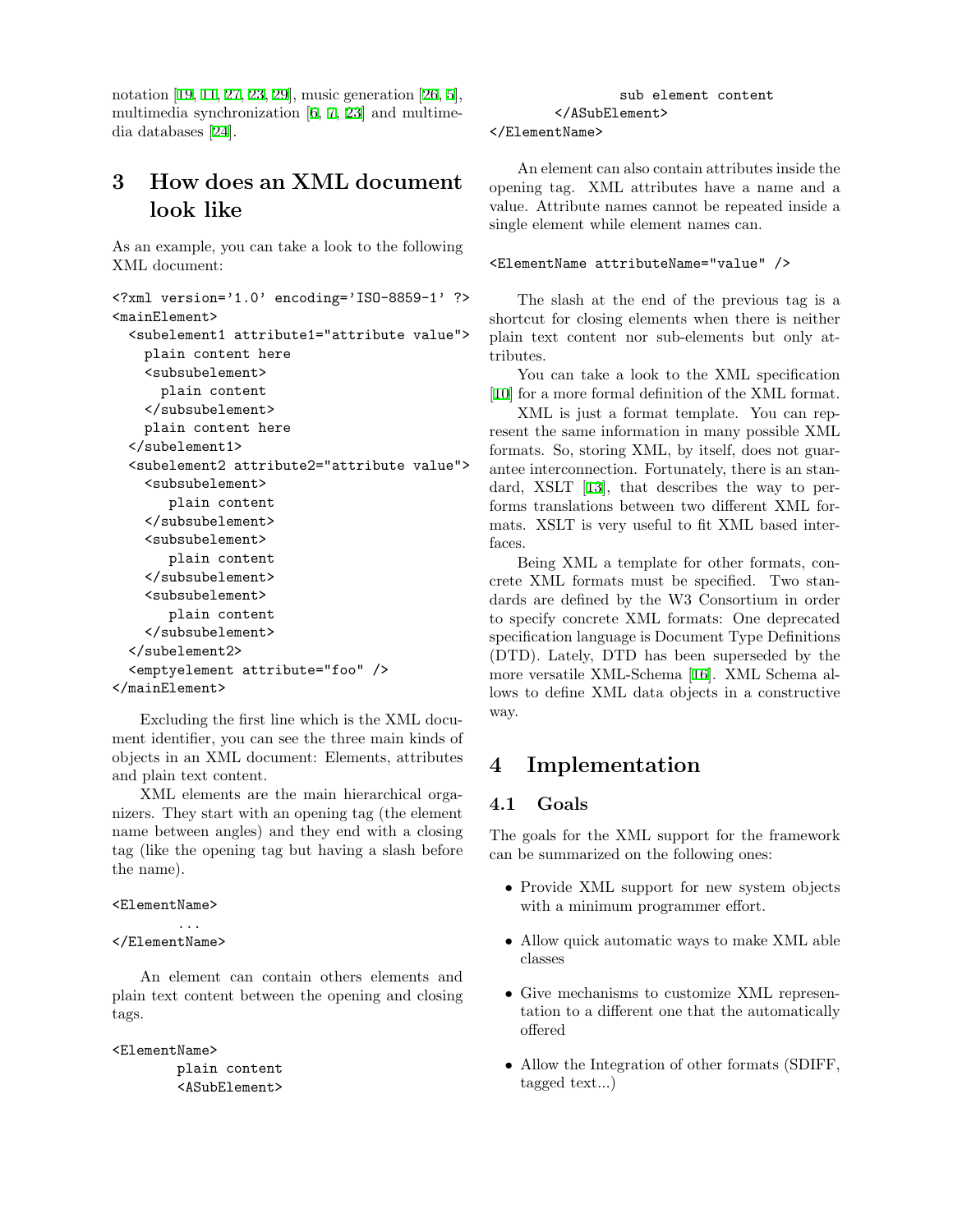#### 4.2 Tools

XML support has not be done from scratch. The W3C Consortium defined a language-neutral API to deal with XML documents in memory. This API is the DOM, the Document Object Model [\[22\]](#page-6-6)[\[21](#page-6-7)][\[20\]](#page-6-8).

We have used DOM API because is the accepted standard thought it has some major problems. The first one is that, in order to be language-neutral, implementations on the same language can slightly differ. It also provides a redundant interface so that both, object oriented and procedural languages can implement it, but, this has the counter part that libraries implementors tend not to provide the full API, only one of the redundant functions.

The second one is that DOM comes from several proprietary API's and specification process is too slow, so that implementors provide its own solution for unsolved problems.

The last problem, clearly derived from the previous two, is that DOM level 2 still does not specify how to load, store and validate documents, this is left to the implementors of libraries. DOM Level 3[[20\]](#page-6-8) is on progress, it will specify loading and storing and it will introduce XML-Schema aided parsing and validation[\[12](#page-5-8)].

Because library related particularities are so high, they have been isolated from the rest of the system encapsulating library calls.

We use a library named *Xerces for*  $C++[3]$  $C++[3]$ , that is a C++ DOM implementation. It uses SAX API[[25\]](#page-6-9) as load/store interface. We chosen Xerces because it is an open source and highly portable library that fulfills the DOM standard very closely and it is object oriented.

Alternatives to Xerces and the reason we did not choose them were:

- Oracle's XML Developer Kit: Both library and documentation were too oriented to deal with Oracle XML databases. [\[2](#page-5-10)]
- Microsoft XML: Being a MS-Windows specific library it was discarded because we wanted a multiplatform framework.[[1\]](#page-5-11)
- Gnome XML: It is a portable implementation. We did not choose it because is written in C, it comes from an older and messy specification and it did not implement the whole standard API. After the decision, this library has been improved and is becoming a great library. [\[4](#page-5-12)]

#### 4.3 Storages and Storables

To achieve the goals, the designed solution is based on the definition of several interfaces that objects can fulfill: Storable, Storage and Component. This solutions its an adaptation from pattern solutions taken from bibliography about the serialization problem and compositional environments [\[17](#page-5-13), [18](#page-5-14), [9](#page-5-15)].

- Storage interface: A storage encapsulates a place where the state of an object can be saved to or retrieved from. There are a different Storage implementation for each supported format, so, when you store an object on a XMLStorage (the Storage implementation for XML format) the object is stored as XML.
- Storable interface: Interface for objects to be stored on a Storage. Also, an Storable subinterface for each format has been provided. This sub-interface is used by the Storage to extract some format dependent information from the Storable.

For the XMLStorable the Storage sub-interface is XMLable. This interface allows to extract the kind of XML node (element, attribute or plain content), the name when the Storable is an element or an attribute, and a content string.

#### 4.4 Components

Component interface: The Component is the base class for any object that wants to became a member in a object composition in a way known by the framework.

The framework can apply hierarchical operations to the composition using the Component interface without worrying about object particularities. A Component can contain or be contained by other Components. Components composition determines the application data structure which is normally mapped to an XML (or whatever format) structure.

When an Storage accepts an Storable as a valid one to store, it may check whether the Storable is also a Component and if so, it ask the component to store its components too in a recursive way.

#### 4.5 Adapters for non-storable objects

Implementing the XML storable interface for any object in the system is not always possible for several reasons: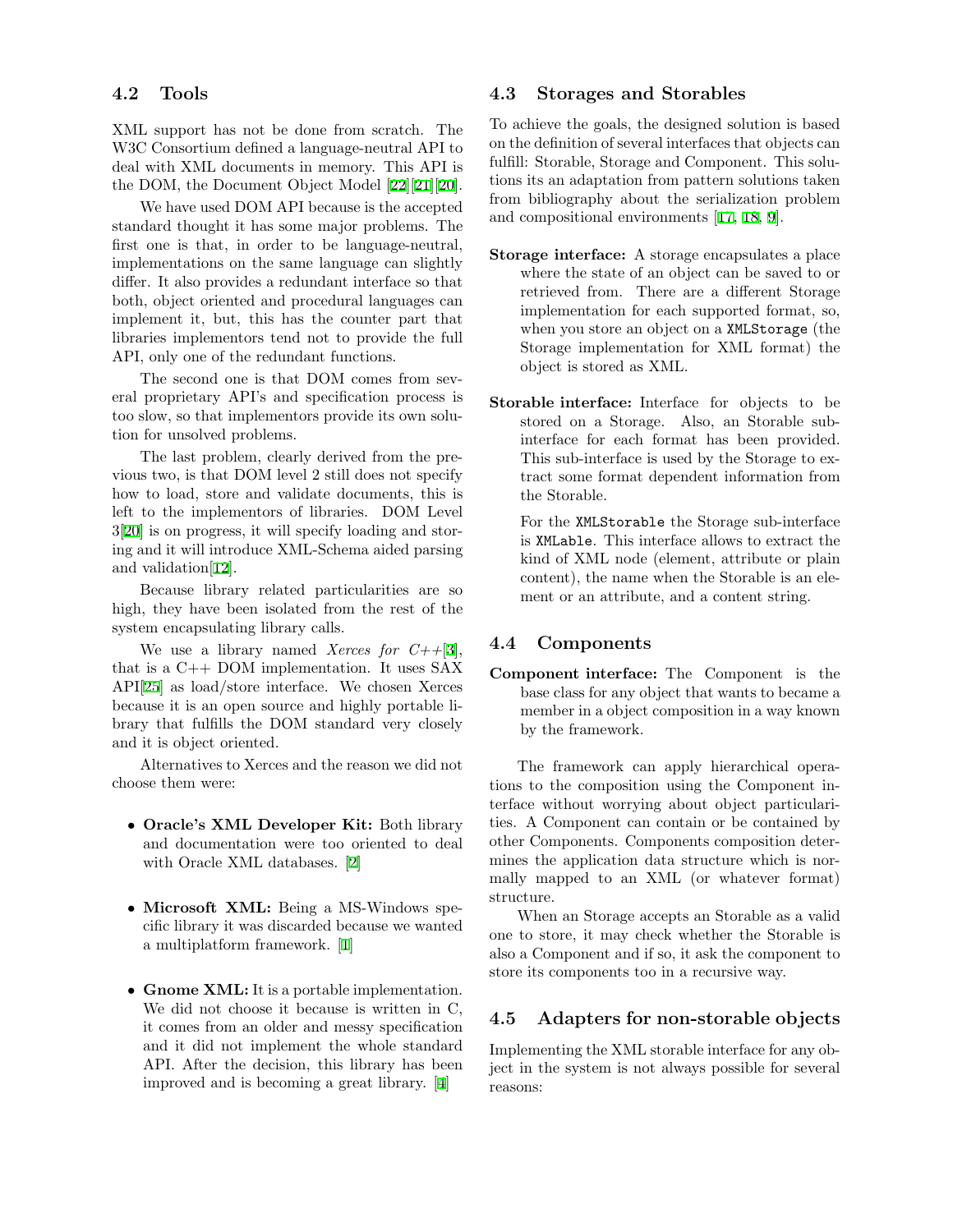- Some simple C types cannot implement it because they are not redefinable classes.
- Some external classes can not be modified.
- Loading all classes with the overload associated to implement the XMLable interface is often undesirable.

Moreover, extending the mechanism to others formats different from XML implies that every object must implement the MyOwnFormatStorable interface, and this is far from convenient. It is better bounding the set of the classes affected by this kind of change.

For user confortability, a set of XML-adapters has been defined. An adapter implements the XM-Lable interface based on the adaptee data and some initialization values. It also places the XML related information (like the name and whether it is an XML element) out of the stored object unloading it.

Currently, three kinds of adapters have been implemented:

- Simple types adapters: We consider a simple type that one that implements insertion and extraction operators  $\left(\ll\right)$  and  $\gg$  to C++ ostreams. Most basic C types define them (int, float, char, char\* ...). Also objects created by the framework user can define its own insertion/extraction operators. Because simple type adapters are based on such operators to extract the XML content, they are usable with a large amount of objects not being MTG specific.
- Collection adapters: This adapter is designed to adapt any C array of simple types without using a huge amount of adapters objects.
- Component adapters: A XMLComponentAdapter is an adapter that it is itself a Component and adapts a Component. So, when the storage confirms that the Adapter is a Component and asks it to store its sub-items the adapter forwards the request to its adaptee.

Although you can adapt a Component with a simple XML adapter, the XMLStorage only sees that the adapter is not a Component and then it doesn't look for sub-items.

Given those adapters, take a component and implement an StoreOn method (the one that stores sub-items) is very easy by, adapting each sub-item and storing the adapter on the given Storage.

In a few words, each format is managed by a different kind of storage object which uses a formatdependent storable interface to extract and fill information from/on the objects. Because not all objects obey all format interfaces the system uses adapters objects that wraps non storable objects into the format-dependent interface.

### 4.6 XML and the Dynamic Types

The framework uses extensively Dynamic Types as base for Data Objects, Configuration Objects and so. Dynamic Types is an implementation of the Component interface used to define data types which can partly instantiate its attributes.

One of their main features is that dynamic types know about its structure, mainly, the type and the name of their attributes. So they can use them to select an suited adapter for each attribute which type is known and implement a general StoreOn method.

So, when you define a new Data Object, it has a default XML implementation. This implementation stores all the attributes being basic C data types or Components.

This is an example of the XML fragment generated by an Spectrum object:

```
<Spectrum>
```

```
<Config>
    <Scale>Linear</Scale>
    <SpectralRange>22050</SpectralRange>
    <Size>513</Size>
    <Type>MagPhase</Type>
 </Config>
  <MagBuffer>
      1.05376e-011 0.198708
      ...
      0.198376 0.198051 0.197732
      0.197419 0.197112
 </MagBuffer>
  <PhaseBuffer>
      0 -0.0109383 -0.0218712
      -0.0327933 -0.0436993
      ...
      2.77518 2.77767 2.78015
 </PhaseBuffer>
</Spectrum>
```
This Spectrum is a dynamic type containing three instantiated attributes: Config which is a Dynamic Type containing four configuration parameters for the spectrum, and two attributes, MagBuffer and MagFase, containing magnitude and phase values.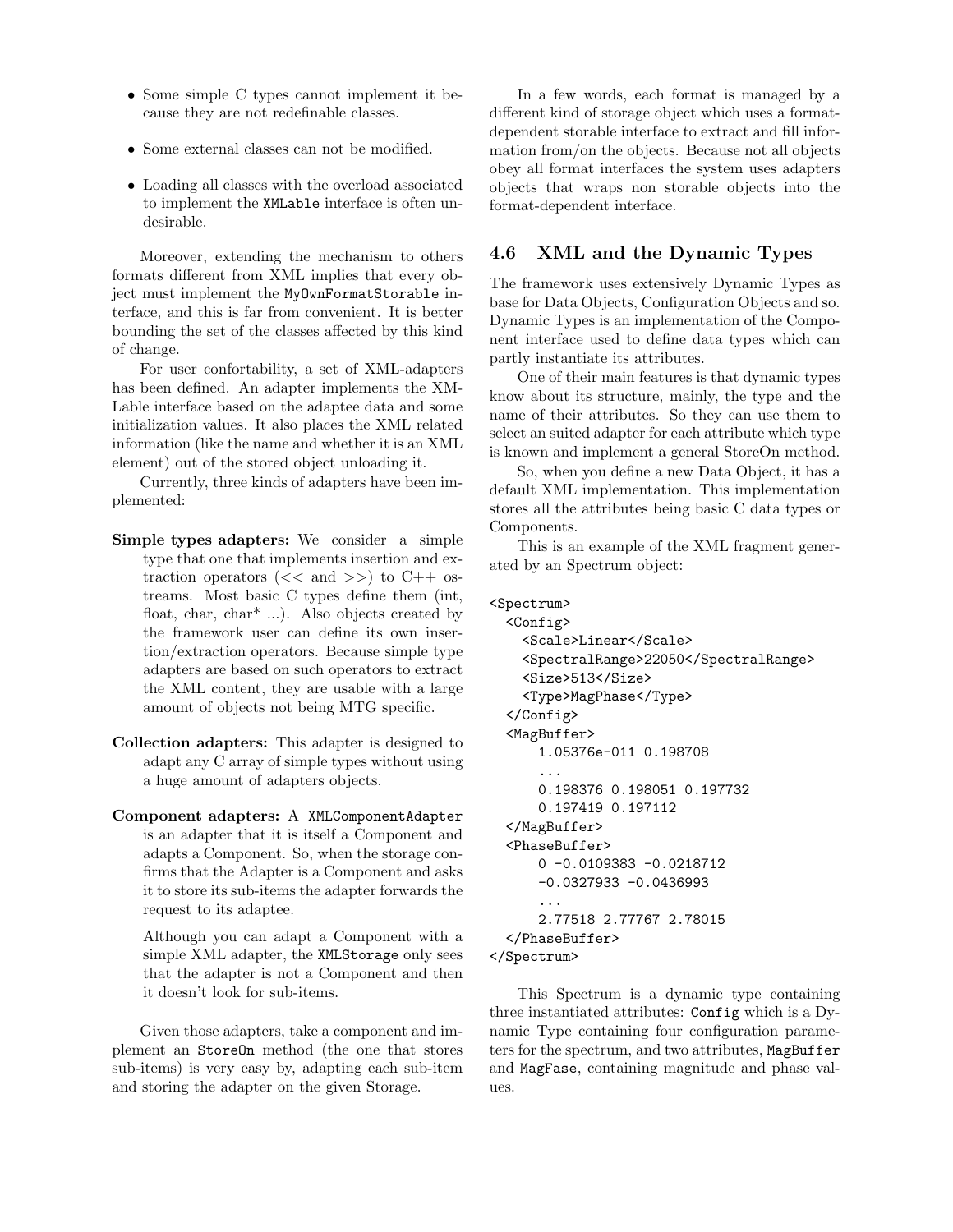Spectrums can contain more instantiated attributes which are indicated in the Type attribute of the configuration.

## 5 Applications

#### 5.1 Handling MPEG-7 descriptors

MPEG-7 is an ISO/IEC standard developed by MPEG (Moving Picture Experts Group), the committee that also developed the standards known as MPEG-1, MPEG-2, MPEG-4.

MPEG-7, formally named Multimedia Content Description Interface, aims to create a standard for describing the multimedia content data that will support some degree of interpretation of the information's meaning, which can be passed onto, or accessed by, a device or a computer application. [\[14](#page-5-16)]

In short, MPEG-7 standardizes how to represent semantic and syntatic data about multimedia content. For example, semantic data about a song could be its author, its interpret, the title, the lyrics, the score, the tonality, the mood, relationship with other media, recording conditions, spectral information, performance expressivity... XML is related to MPEG-7 because descriptors are coded as XML documents.

Most of those descriptors are human knowledge based, but many others can be obtained from a cute automated analysis. Automated analyses suits the needs of such systems that handles big amounts of multimedia resources that can not be assisted by operators.

In this sense, and because MPEG-7 descriptors are, in fact, XML documents, supporting XML on the framework helps the development of tools that perform such automated analyses and store the results as MPEG-7 descriptors.

The most direct application for MPEG-7 descriptors is information retrieval from multimedia databases. RAA[\[8](#page-5-17)], an MTG project focused on music recognition, will benefit directly from using MPEG-7 descriptors in this way.

But descriptors can also be used in creative tasks. For example, descriptors can be used as articulation tool in order to re-synthesize audio media. They manipulate parameters with human meaning in order to perform some processing on the original media.

Many other projects in our group are oriented toward this kind of manipulation. For example, CUIDADO and TABASCO projects address toward the analysis, modeling and manipulation of expressive performance parameters that can be encoded as MPEG-7 descriptors.

#### 5.2 Debugging tool

Because direct framework users would be sound systems developers, XML becomes one interesting feature used as debugging tool by providing a readable and structured way of watching framework objects on run-time at development stage.

This feature has been very useful during the framework development and it will be useful too when users will develop its own application over the framework.

#### 5.3 Passivating the processing state

Applications doing non-real-time audio processing often do long lasting batch calculations. The XML support provided to the framework allows a very direct implementation of a passivation mechanism that stores the current state of a computation.

This allows to interrupt long processing, when the system gets heavily loaded or the machine needs a re-boot, and then restart the process later.

Periodical computation backups in XML can secure many inverted time against computer crashes.

#### 5.4 Modular processing

On a second stage on the framework development, a visual tool for constructing networks of interconnected processing entities will be developed. The XML support will allow saving the network as an XML file.

Once you have designed a network you can reuse it as a new processing entity in a different design. Having a library of XML files defining networks would allow rapid incremental design.

## 6 Conclusions

The XML support for the framework is done in a nearly transparent way, being customizable when the user wants to. This provides the framework with huge possibilities interfacing with other systems; not only systems developed within the group but also systems developed by any other teams working on audio systems.

We have keep open possibilities to extend this mechanism to other formats. A very useful one will be  $SDIF[15]$  $SDIF[15]$  $SDIF[15]$ .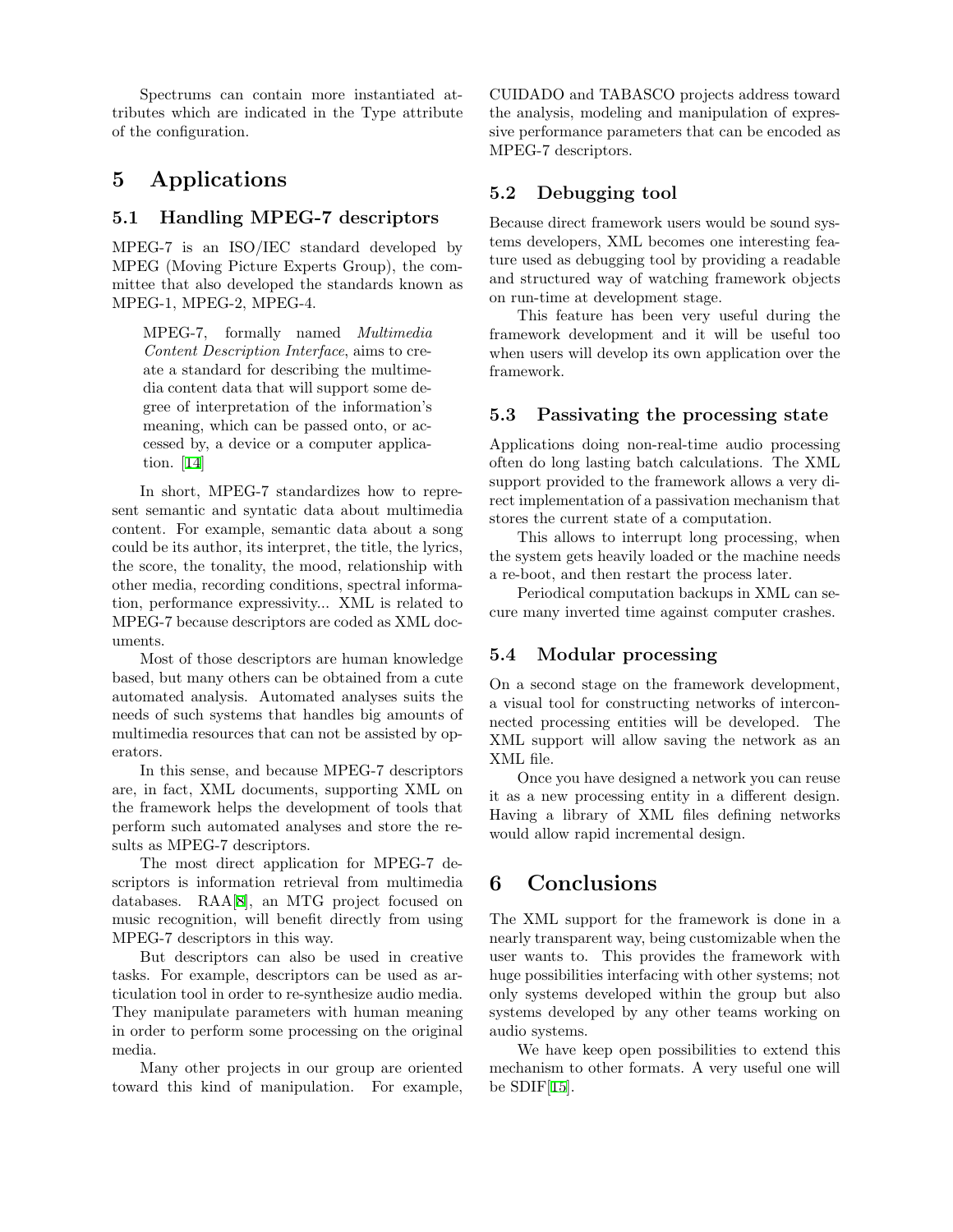Future issues are supporting XML Schema by generating automatically schemes from data object definitions and by using them as aid to XML parsing.

## 7 Acknowledgements

The work reported in this paper has been partially funded by the IST European project CUIDADO and by the TIC national project TABASCO. Authors also would like to thank Pau Arumí for its contributions on the first drafts of the design and Dynamic Types XML integration.

## References

- <span id="page-5-11"></span>[1] Microsoft xml sdk. http://msdn.microsoft.com/xml.
- <span id="page-5-10"></span>[2] Oracle xml developer's kits. http://www.oracle.com/xml.
- <span id="page-5-9"></span>[3] Xerces  $c++$ . http://xml.apache.org/xerces-c.
- <span id="page-5-12"></span>[4] The xml c library for gnome. http://xmlsoft.org.
- <span id="page-5-2"></span>[5] Xavier Amatriain. Metrix: A musical description language for a spectral modeling based synthesizer, 1999. http://www.iua.upf.es/˜xamat/metrix.
- <span id="page-5-3"></span>[6] Stephen Arnold, Carola Boehm, and Cordy Hall. Mutated.

January 2000.

http://www.pads.ahds.ac.uk/mutated.

- <span id="page-5-4"></span>[7] Jeff Ayars, Dick Bulterman, Aaron Cohen, Ken Day, Erik Hodge, Philipp Hoschka, Eric Hyche, Muriel Jourdan, Michelle Kim, Kenichi Kubota, Rob Lanphier, Nabil Layada, Thierry Michel, Debbie Newman, Jacco van Ossenbruggen, Lloyd Rutledge, Bridie Saccocio, Patrick Schmitz, and Warner ten Kate.
	- Synchronized multimedia integration language (smil 2.0).

August 2001.

http://www.w3.org/TR/smil20.

<span id="page-5-17"></span>[8] E. Batlle and P. Cano.

- Automatic segmentation for music classification using competitive hidden markov models.
- In International Symposium on Music Information Retrieval, 2000.
- <span id="page-5-15"></span>[9] Kent Beck.

Smalltalk Best Practice Patterns. Prentice Hall, October 1996.

- <span id="page-5-5"></span>[10] Tim Bray, Jean Paoli, C. M. Sperberg, and Eve Maler. Xml 1.0 w3c recommendation. October 2000. http://www.w3.org/XML.
- <span id="page-5-1"></span>[11] Gerd Castan. Musixml. April 2000. http://www.s-line.de/homepages/gerd castan/ compmus/MusiXML e.html.
- <span id="page-5-8"></span>[12] Ben Chang, Andy Heninger, Joe Kesselman, and Rezaur Rahman.

Document object model (dom) level 3 abstract schemas and load and save specification. June 2001. http://www.w3.org/TR/2001/WD-DOM-

Level-3-ASLS-20010607.

- <span id="page-5-6"></span>[13] James Clark. Xsl transformations (xslt). August 2001. http://www.w3.org/TR/xslt11.
- <span id="page-5-16"></span>[14] Neil Day and José M. Martínez. Introduction to mpeg-7. July 2001. http://www.darmstadt.gmd.de/mobile/MPEG7.
- <span id="page-5-18"></span>[15] M. de Boer, J. Bonada, and X Serra. Using the sound description interchange format within the sms applications.
	- In Proceedings of International Computer Music Conference 2000, 2000.
- <span id="page-5-7"></span>[16] David C. Fallside. Xml schema w3c recommendation. May 2001. http://www.w3.org/XML/Schema.
- <span id="page-5-13"></span>[17] Erich Gamma, Richard Helm, Ralph Johnson, and John Vlissides. Design Patterns-Elements of Reusable Object-Oriented Software. Addison-Wesley, 1995.
- <span id="page-5-14"></span>[18] Adele Goldberg and D. Robson. Smalltalk-80: The Language and Its Implementation. Addison-Wesley, 1983.
- <span id="page-5-0"></span>[19] Michael Good. Musicxml. 2001. http://www.musicxml.org.